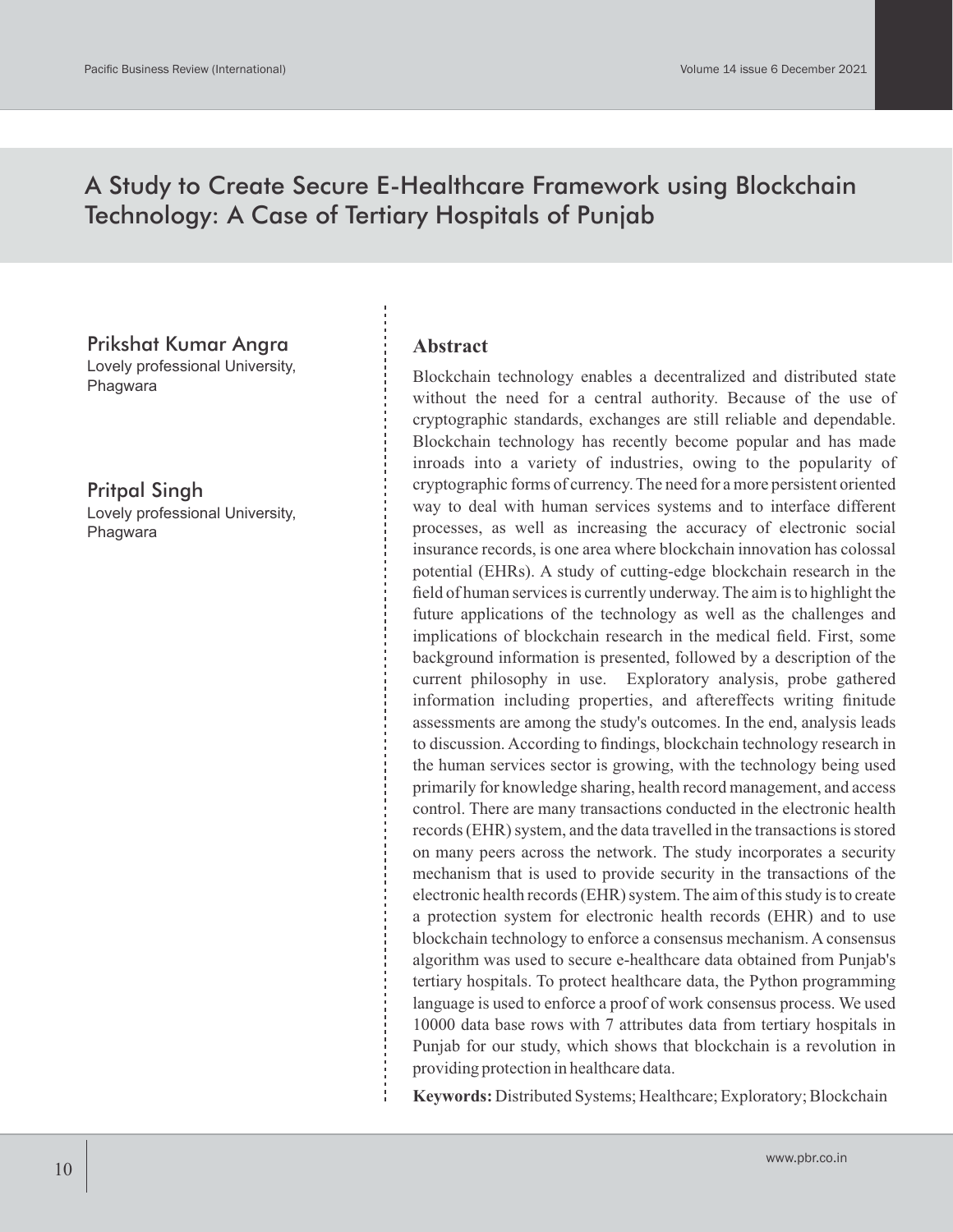### **Introduction**

Since there are many peers in healthcare where transactions are performed and data is accessed, this research focuses on implementing blockchain technology to provide protection to healthcare data. The enormous value growth of digital forms of money and enormous speculations of investment in blockchain new businesses have largely guided the premium and advancement of this innovation. The demand for blockchain innovation is expected to develop until 2021, according to estimates. As of now, there are approximately 1500 crypto coins that were created just a few years after the introduction of bitcoin. Bitcoin was the first computerised cryptocurrency. It ensures that exchanges are carried out in a localised manner, eliminating the need for a confided in focal point. There is no compelling need to discover someone's personality when open keys are used. Diggers, who receive coins for their fractional work to verify and exchanges (installations) in the Bitcoin blockchain, are an essential part of the Bitcoin arrangement. More information about Bitcoin can be found for those who are interested.

Electronic health care increases the social, health benefit and reduces medical errors. Electronic health record (EHR) is an electronic version of patient's medical records that are conserve using database technologies. Electronic Health Record is electronic patient's health information which is produced by more Care Delivery Organization. The EHR provides the complete record of the patient, which is supported by the different Care Delivery Organization via the interface. Health information like prescriptions, lab reports, patient's medical history etc. With EHRs, patients' wellbeing data is accessible in one spot, when and where it is required. Suppliers approach the data they need, at the time they need it to settle on a choice. Solid admittance to finish persistent wellbeing data is fundamental for protected and successful consideration.

The blockchain enables substance transactions without the need for a (trusted) third-party. Validators (commonly known as excavators) take the place of outsiders and authorise transfers in a decentralised manner. This is done through a dispersed agreement—the capacity to come to an agreement on something among disparate groups who don't trust one another. In the cryptographic money environment,

this computational problem is known as the twofold payment question, which certifies that a certain amount of an advanced coin has not yet been spent without the approval of a trusted outsider (usually a bank) who monitors all exchanges and client adjustments.

As opposed referenced papers, this work presents an exploratory survey & examination cutting edge blockchain inquire about in the yard of social insurance. The point of our paper is additionally demonstrate chance utilization blockchain in social insurance furthermore, viewing the difficulties & chance bearings of blockchain look into. Our methodical survey just incorporates investigate that presents another solution, algorithm, strategy, approach, or engineering for the yard of social insurance. Survey findings, inactivity potential utilizations of blockchain, outer large distributions are avoided.

#### **Literature Review**

The advantages of a dispersed database hold the guarantee of overseeing information in the social insurance industry. Because of the multifaceted nature as far as the partners engaged with the human services organize, a monstrous measure of information must be moved in reverse and advances. The use of blockchain gets significant in managing the need of an assortment of included gatherings to access a similar sort of data. Clinical treatment forms are organized while considering the additional worth made by blockchain. A pilot venture, in light of the Ethereum stage, which is known as the Gem Health Network, gives distinctive human services master viders full access to treatment data. Such a biological system handles the issues of simultaneous openness, in this way restricting the opportunities for carelessness brought about by obsolete information. Furthermore, operational expenses brought about from keeping up past various databases can be diminished. The sys-tem grants parental figures to follow patients' clinical data on a frequent premise, just as to survey the memorable association between clinical specialists and patients, which consequently improves the straightforwardness and nature of the whole clinical condition.

A dispersed agreement convention characterizes how a system figures out which companion will get ready and seal the most up to date hinder with still unsubstantiated and non-designed information. The most straightforward route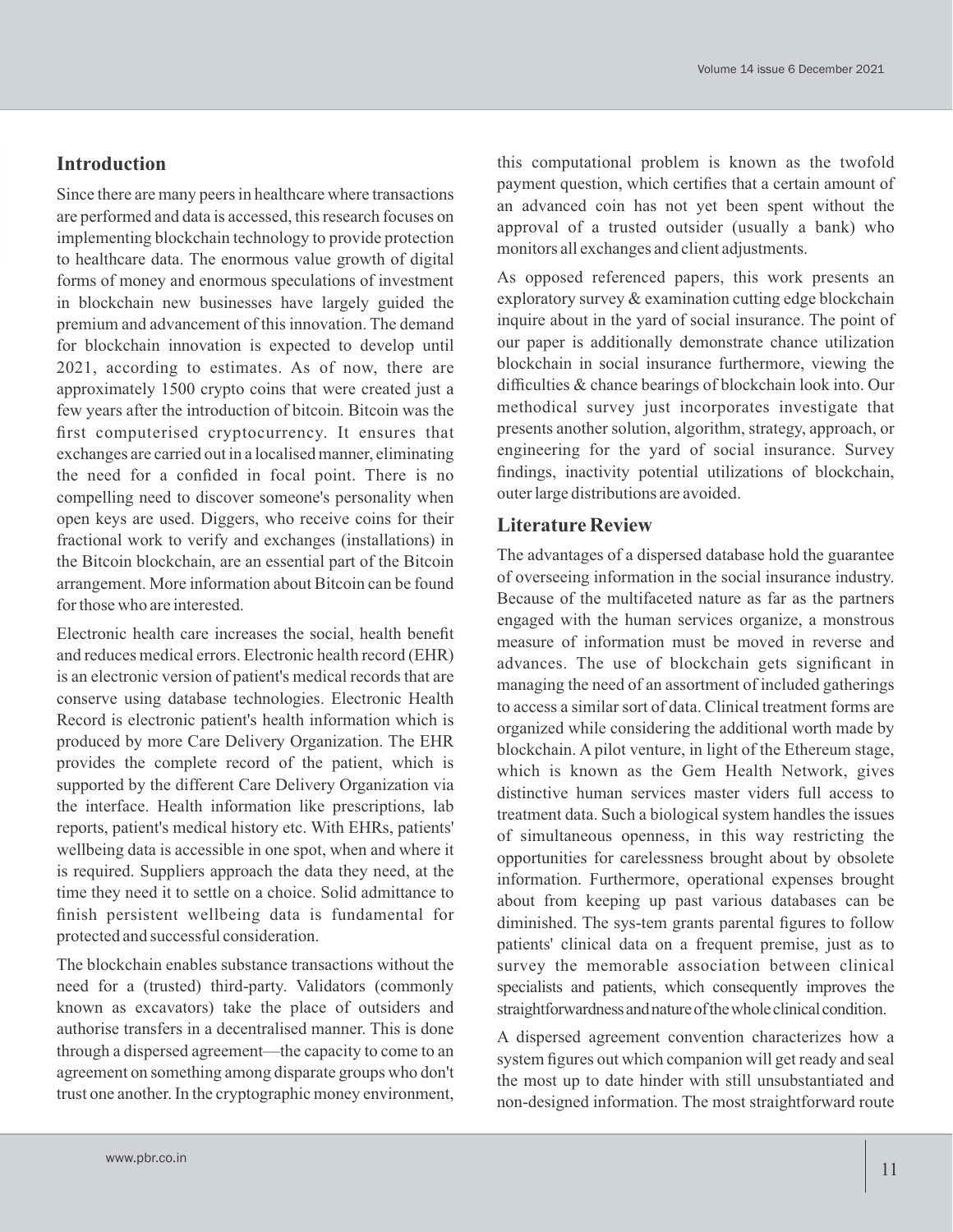is to decide it haphazardly, however such a methodology isn't successful as far as system life span and can even be perilous for the system, since companions could choose to assault the entire system.

The PoW agreement convention is utilized in bit-coin mastermind. Its uses figuring energy as a segment to choose the picked peer. The rivalry betwixt peers depends on hashing unverified exchanges. Along these lines, a companion's possibility of being picked is in relation to its computational force.

The PoS agreement convention depends on the benefits a companion has. A companion's possibility of being picked to affirm another square is with respect to its advantages. Practically speaking, acknowledged include a friend store a predefined least count advantages. Opposition right now not founded on the computational intensity of the companions, which means there is negligible vitality utilization in contrast with the PoW. In any case, such a methodology is like an investor company, where the rich have a bit of leeway.

#### **Blockchain—Distributed LedgerTechnology**

Each trade finished by a center point is set apart before it is imparted to the framework for afterward attestation. The propelled checking of a trade utilizing the private key engages confirmation and gives decency trade. The first is a result of the way solitary customer having particular secret key can sign the trade furthermore, a result way that a bumble during transmission of the information realizes the disappointment disentangling.

The essential assignments of a blockchain hub are:

- $\cdot$  interfacing with the blockchain arrange
- putting away cutting-edge record
- tuning in to exchanges
- passing on legitimate exchanges into the system

#### **Variety of blockchain**

By and large, there are various sorts of block chains relying upon oversaw information, on the client's ability to access certain knowledge and what tasks he or she may perform This include the following:

- open permission less,
- cartel,
- snobbish

Everyone has access to and can see all of the details in the free permission less blockchain. Regardless, a few bits of the blockchain may be encoded to compensate for the lack of meaning in a particular part. In an open permission less blockchain, anyone can enter the blockchain and act as a simple hub or an excavator without any approval (hub). These kinds of blockchains are normally given a monetary impetus, for example, in digital currency systems.

#### **Blockchain in Healthcare**

To improve medical usefulness, the focus should be on data management, which can benefit from the ability to link different systems and improve EHR precision. Blockchain technology can be used to help calm down solutions and development networks around the board, pregnancy and any hazard information the executives just as to help find a good pace, regulating of clinical activities. Social protection organizations are changing to enable a patientdriven approach. Block-chain based social protection automated-system may upgrade safety & dependability of person's information from person's authority over their therapeutic administrations data sets. Those systems could in like manner help combine tolerant data, enabling the exchanging of clinical records across various restorative administrations establishments.

Taking care of the clinical data of patients is significant in human administrations. These data are very delicate also, right now a practical objective for advanced assaults. It is essential to make sure about each fragile datum. Right now, and finding a good pace of patients' human administrations data is another usage section may benefit by bleeding core current day promotion. Block-chain advancement is hearty against assaults and disappointments, and deliver various simulations for get to control. Right now way, block-chain gives a better than average structure to human administrations data.

Healthcare information necessitates a high level of security and confidentiality. The term "privacy" applies to people who have the legal authority to authorize or reveal personal details to others. This necessitates collaboration between healthcare providers and regulators, as well as the creation of agreed-upon policies and procedures. The first step in deciding who should have access to confidential patient information is to consider privacy. Numerous security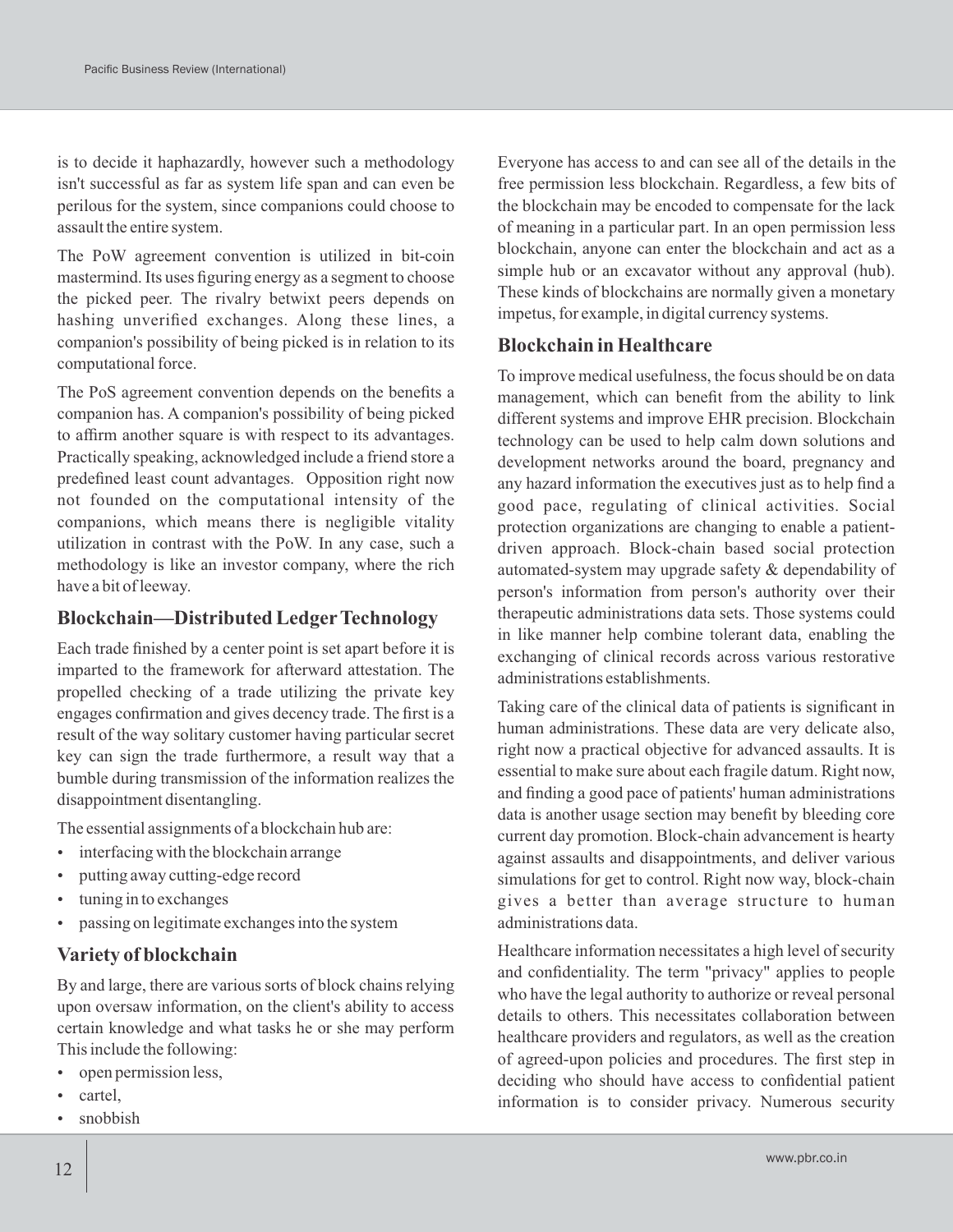standards, such as HIPAA, COBIT, and DISHA, have been established in response to this problem, and have been used to protect patients' health information. Healthcare providers must also priorities confidentiality in order to protect the privacy of their patients' health details. This involves maintaining patient information access control, securing patient data from unauthorized users, and modifying and destroying stored data, among other things. As the scale of healthcare data expands, security measures to protect the data are needed. As a result, the US and other countries have established security standards and regulations to safeguard their healthcare data.

In e healthcare distinct security requirement are mentioned in table 1.1. Every security concept takes place numerous transactions in e healthcare. In common cloud based architecture data as directly send to the system is stored in the data base. But using blockchain we can secure data in e healthcare system

| S. No.         | <b>Security concept</b>             | <b>Requirements</b>                                                                                                                                  |  |  |
|----------------|-------------------------------------|------------------------------------------------------------------------------------------------------------------------------------------------------|--|--|
|                | Registration                        | Verify the authenticity of user                                                                                                                      |  |  |
| $\overline{2}$ | Non-repudiation of user action      | It is required in e -healthcare that verification<br>one user transaction never deny other user's<br>transaction                                     |  |  |
| 3              | Non-repudiation of emergency access | E healthcare gives emergency access to users<br>(doctors, patient), due to provide secur ity to one<br>side transaction other transaction not denied |  |  |
| $\overline{4}$ | Verify user actions                 | It access user's identity and allowed access                                                                                                         |  |  |
|                | Access in transactions              | To check the privileges only to the authorized<br>users, allow users to make transactions to the<br>system.                                          |  |  |

|  |  |  | Table 1.1 Users Security Requirements in E healthcare |  |  |  |
|--|--|--|-------------------------------------------------------|--|--|--|
|--|--|--|-------------------------------------------------------|--|--|--|

## **Research Mathodology**

Electronic Health Record is electronic patient's wellbeing data which is created by more Care Delivery Organization. The EHR gives the total record of the patient, which is upheld by the distinctive Care Delivery Organization through the interface. This interface having many pathways to get data. Health information like patients registration, approval of their appointments, medical history of patient, doctor's prescription, and progress notes etc. stored directly into data base from different GUI (Graphical User Interfaces). The Electronic Health Record (EHR) with patient's data is viewed as exceptionally delicate in Healthcare association. Delicate data to patients in medical services must be overseen with the end goal that it is free from any and all harm from unapproved access. Electronic Health Record is electronic patients prosperity information

gives the absolute record of the patient, which is maintained by the unmistakable Care Delivery Organization through the interface. The National Alliance connects the sharing of Electronic health records between different providers for health Information Technology.

In tertiary hospitals of Punjab, trillions of transactions executed on the network in seconds. Using blockchain technology we create and implement security framework on e healthcare system of Punjab using consensus mechanism. In our study we implements proof of work algorithm for secure e healthcare records.

### **Proof of Work**

The prover (requestor) and verifier are two separate parties (nodes) in a Proof of Work (PoW) mechanism (provider). The prover completes a resource-intensive computational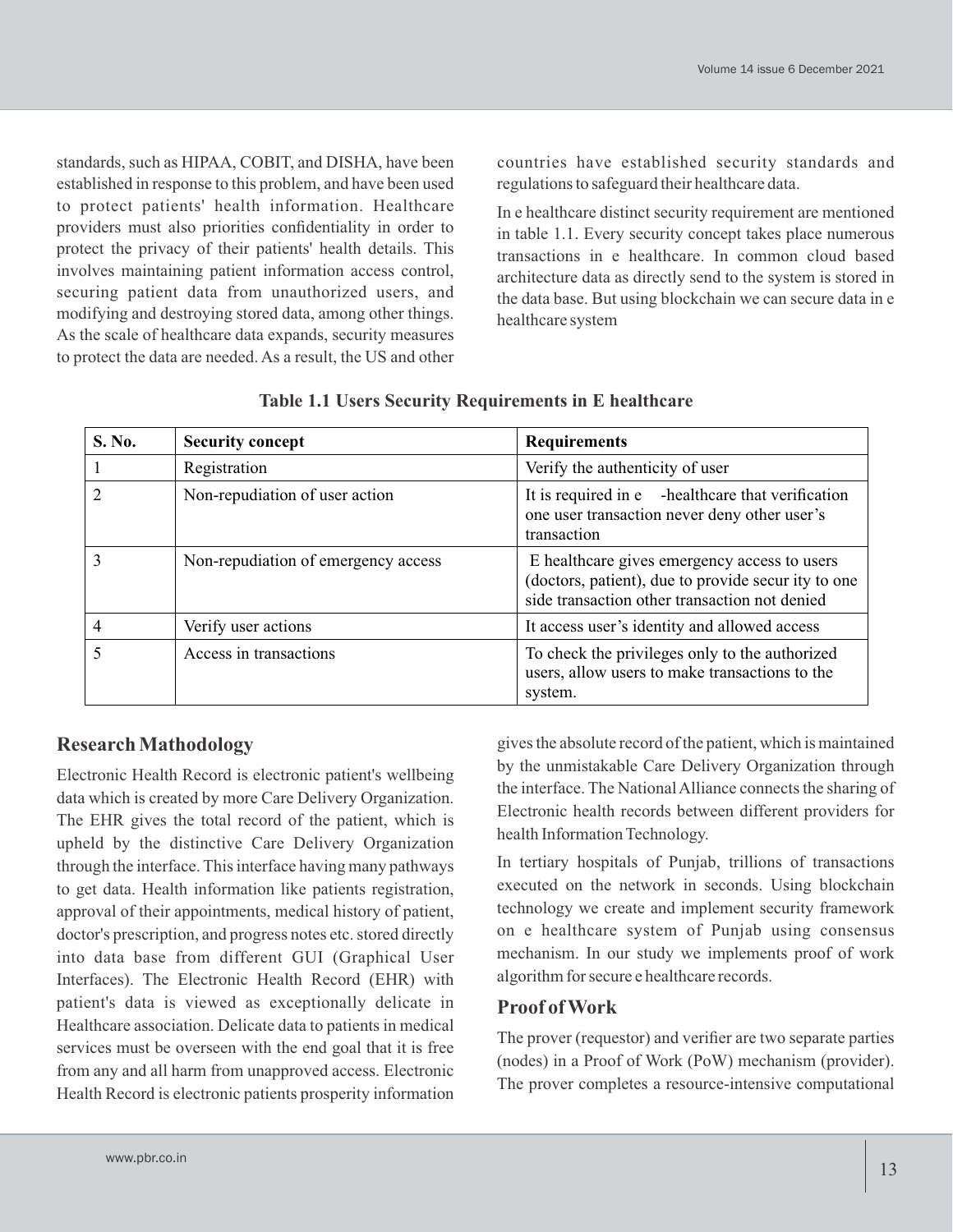task with the aim of achieving a goal and then presents it to a verifier or a community of verifiers for validation. The central concept is that the asymmetry in resource requirements between proof generation and validation acts as an inherent barrier to any device misuse. Within this aim, the idea of PoW was first presentedy Dwork and Naor in their seminal article in 1993. They proposed that PoW be used to prevent email spamming. According to their plan, an email sender will be expected to complete a resourceintensive mathematical puzzle and attach the solution to the email as proof of completion. The email recipient can only approve an email if the solution can be checked successfully.

Our study is to examine e-Healthcare security challenges in order to address the emerging needs of a national digital healthcare solution. New security concerns arise in transmitting and processing of electronic medical records, personal healthcare records, and patient billing records, as well as public health alerts, across many parties with varying security, privacy and trust levels.

Blockchain has numerous potential for healthcare. EHR systems are used to maintain electronic healthcare records. Our research is to secure e-healthcare using blockchain technology. In figure-1 we gives an idea that clearly defines our work.



**Figure 1:- Implement Blockchain in E-healthcare**

Patient's register themselves after successfully registration there details are send to doctor after appointment approval. When doctor got details of patients day wise, according to schedule there patients visit to hospital for their treatments. Doctor gives prescription and lab test according to case. There are different transactions done in this complete work. Our research is emphasis to secure these transactions using blockchain technology.

We are using python for create blockchain in healthcare.

For secure data transaction in blockchain in both patient and doctor side we implement consensus algorithm proof of work. AProof of Work algorithm (PoW) is how new Blocks are created or mined on the blockchain. The goal of PoW is to discover a number which solves a problem. The number must be difficult to find but easy to verify-computationally speaking-by anyone on the network. This is the core idea behind Proof of Work.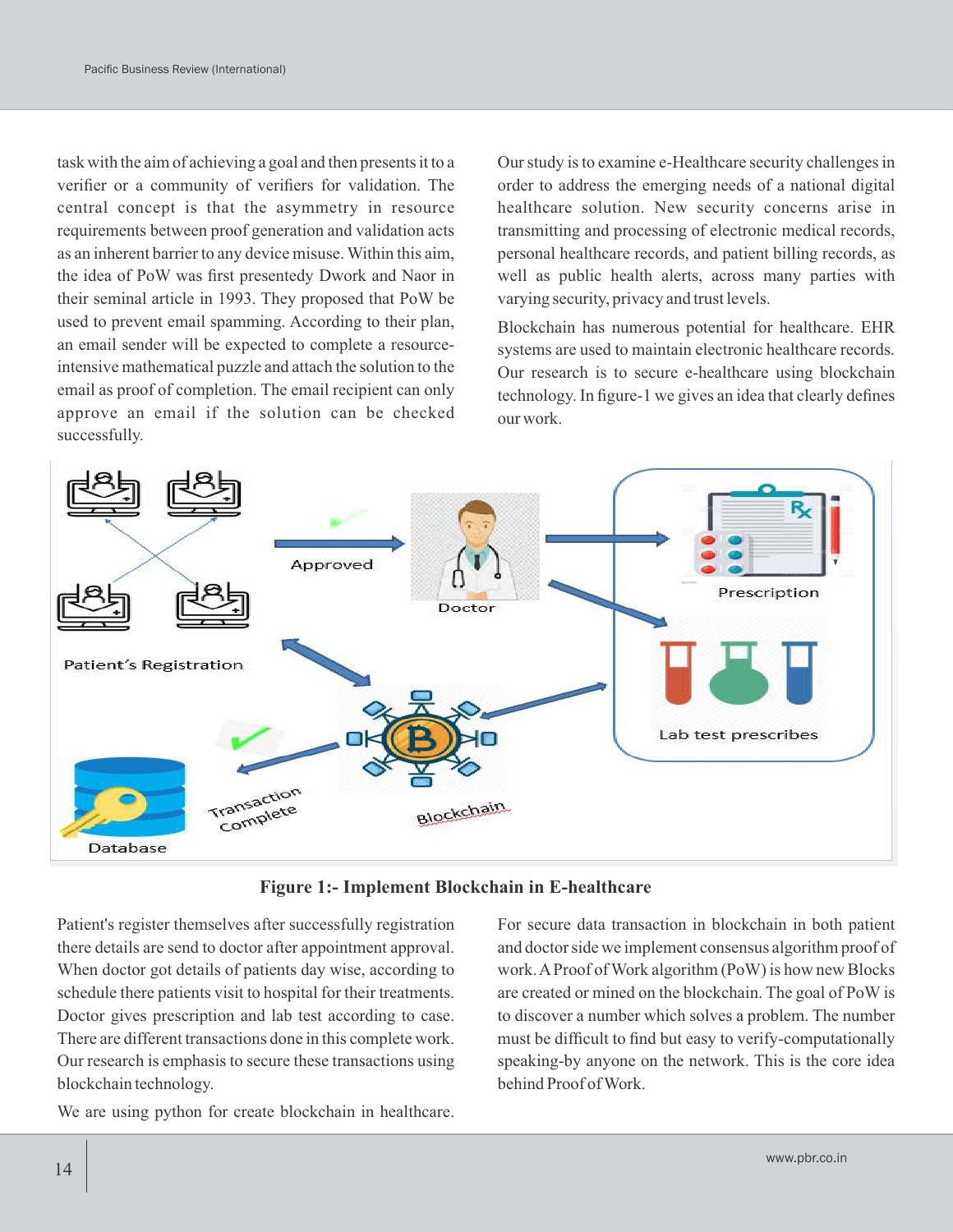In our study we using python to create blockchain. We processing blockchain with proof of work consensus algorithm. Healthcare as an industry has unique requirements associated with security and privacy due to additional legal requirements to protect patients' medical information. The aim of this study is to identify and analyses the security threats that exist for Electronic Health Records health care system.

Proposed system secure transactions using blockchain technology using consensus mechanism, records in e healthcare system is encrypt using cryptography and then transfer from one peer to another peer.

### **Conclusion**

Our examination explored flow block-chain investigate slants inside social insurance. The blockchain innovation instant federalized system viewed extraordinary potential for use in medicinal services, due to the touchy idea of information being prepared and overseen. The point examination recognize the flow status of block-chain research and technology in social insurance. To accomplish this goal, we have characterized look into questions and utilizing the predefined approach. These were then additionally dissected.

Our discoveries demonstrate that blockchain advancement research and its work in human administrations is extending. EHR are now protected using blockchain reason behind that is all transaction in healthcare are secured using consensus algorithm. Moreover, frequently specialized insights regarding the utilized blockchain components aren't give such as, blockchain stage, accord calculation, blockchain type or the utilization of brilliant agreements. Especially, keen agreements could be increasingly utilized as they empower the mechanization of procedures inside a blockchain stage. Most research could likewise give a model usage or if nothing else talk about some execution subtleties of their recommendations.

## **References**

 Swan, M. Blockchain: Blueprint for a New Economy; O'Reilly Media: Newton, MA, USA, 2015.

- Singh, S.; Singh, N. Blockchain: Future of financial and cyber security. In Proceedings of the 2016 2nd International Conference on Contemporary Computing and Informatics (IC3I), Noida, India, 14–17 December 2016; pp. 463–467.
- Tschorsch, F.; Scheuermann, B. Bitcoin and Beyond: A Technical Survey on Decentralized Digital Currencies. IEEE Commun. Surv. Tutor. 2016, 18, 2084–2123.
- Zheng, Z.; Xie, S.; Dai, H.; Chen, X.; Wang, H. An Overview of Blockchain Technology: Architecture, Consensus, and Future Trends. In Proceedings of the 2017 IEEE International Congress on Big Data (BigData Congress), Boston, MA, USA, 11–14 December 2017; pp. 557–564.
- Park, J.; Park, J. Blockchain Security in Cloud Computing: Use Cases, Challenges, and Solutions. Symmetry 2017, 9, 164.
- Yin, S.; Bao, J.; Zhang, Y.; Huang, X. M2M security technology of CPS based on blockchain. Symmetry 2017,9, 193.
- Ahram, T.; Sargolzaei, A.; Sargolzaei, S.; Daniels, J.; Amaba, B. Blockchain technology innovations. In Proceedings of the 2017 IEEE Technology Engineering Management Conference (TEMSCON), Santa Clara,CA, USA, 8 June 2017; pp. 137–141.
- Conoscenti, M.; Vetro, A.; Martin, J.C.D. Blockchain for the Internet of Things: Asystematic literature review. In Proceedings of the 2016 IEEE/ACS 13th International Conference of Computer Systems and Applications (AICCSA), Agadir, Morocco, 29 November–2 December 2016; pp. 1–6.
- Yli-Huumo, J.; Ko, D.; Choi, S.; Park, S.; Smolander, K. Where Is Current Research on Blockchain Technology?—ASystematic Review. PLoS ONE 2016, 11, e0163477.
- Tama, B.A.; Kweka, B.J.; Park, Y.; Rhee, K.H. Acritical review of blockchain and its current applications. In Proceedings of the 2017 International Conference on Electrical Engineering and Computer Science